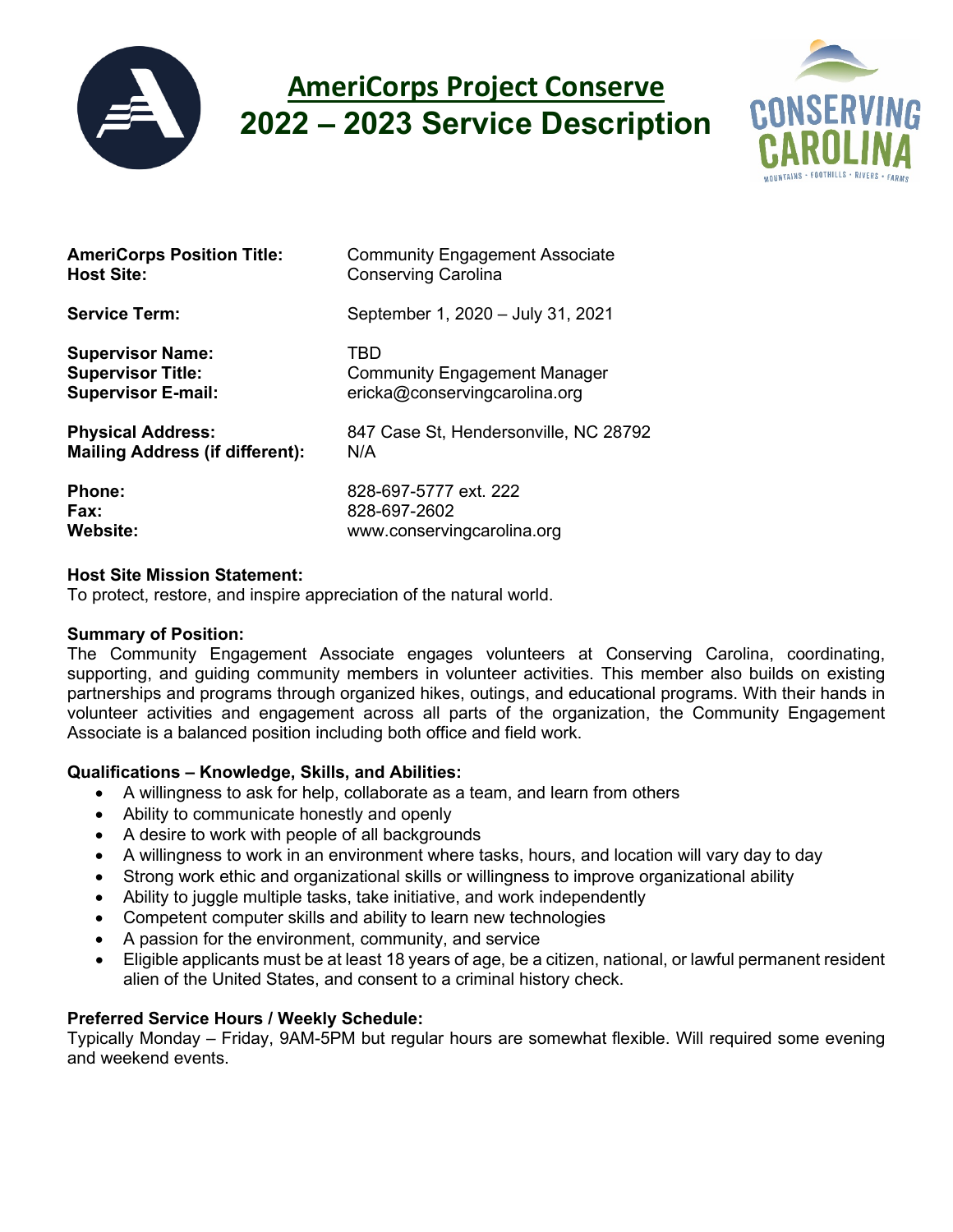## **Position Responsibilities and Duties:**

## **Conservation Education (25%)**

- In coordination with the Community Engagement Manager, plan, coordinate, and lead an outings program designed to engage underserved communities while building on existing community partnerships.
- Partner with the Communications and Education Associate to plan and present educational workshops.
- Coordinate and lead educational outings and activities for membership and the broader community with support of the Communications and Education Associate.
- Under leadership of the Communications and Education Associate, support education initiatives, including indoor education opportunities and partnerships with schools, such as the community school Bearwallow field trip efforts.
- Administer the Conserving Carolina White Squirrel Hiking Challenge 6 and the Flying Squirrel Outdoor Challenge, ensuring that completions are recorded and recognized and that the programs continue to operate smoothly.
- Attend Education Committee and Engagement Team meetings; support outreach initiatives and events that increase community awareness of Conserving Carolina and the importance of land conservation.
- Attend Equity, Diversity, and Inclusion Committee meetings and act in support of EDI efforts and initiatives at Conserving Carolina.

## **At-Risk Ecosystem Impacts & Trails (5%)**

- Schedule, facilitate, and report eight service days on our adopted sections of highway and greenway.
	- $\circ$  Under the guidelines of the Adopt-A-Highway program, recruit and coordinate volunteers for 4 workdays to clean our two-mile section of highway located near our flagship property, Bearwallow Mountain. Coordinate and lead a post clean-up hike.
	- $\circ$  Under the quidelines of the Adopt-a-Greenway program, recruit and coordinate volunteers for 4 workdays to clean our two-mile section of the Oklawaha Greenway beginning at Berkeley Mills Park in Hendersonville.

## **Volunteer Engagement (70%)**

- Serve as volunteer program manager and administrator, working with staff across the organization to oversee unified volunteer program across the service region.
- Recruit, coordinate, and recognize volunteers for activities, including litter pick-up, non-native invasive species removal, trail building and maintenance, outreach and events, office tasks, habitat restoration, citizen science, etc.
- Act as initial volunteer contact, fielding volunteers and providing information sessions and orientation virtually or in the Hendersonville office.
- Maintain consistent communication with volunteers through email, phone, social media, Constant Contact, and website event updates.
- Coordinate volunteer and service groups, including Alternative Break groups, businesses, and communities, and work with land staff to schedule workday activities for these service groups.
- Attend volunteer workdays, serving alongside staff and AmeriCorps members in volunteer engagement.
- Maintain and expand existing volunteer recognition strategies, including monitoring and distributing Recognition Gear as needed, updating the Volunteer Learning Center, leading the quarterly Volunteer Hike program, and planning a yearly volunteer recognition event.
- Research and implement ongoing improvements to the volunteer program, including
	- o A comprehensive volunteer recruitment plan and strategy including engagement strategies for underserved communities.
	- $\circ$  A plan for ongoing professional training and educational materials for volunteers.
	- o An engagement plan for community groups and outside organizations.